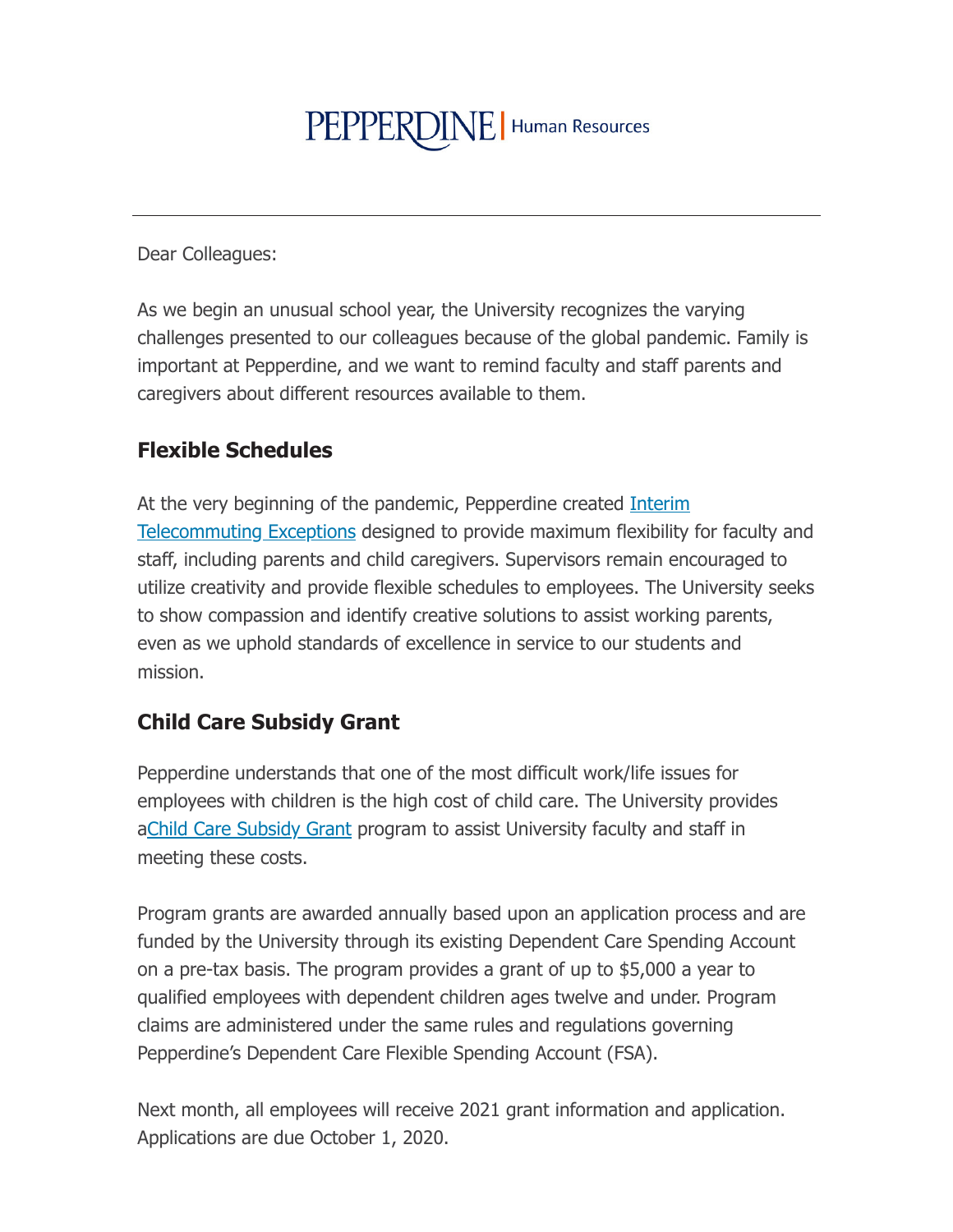If you would like to reduce your 2020 Child Care Subsidy Grant because yourchildcare expenses have changed due to COVID-19, please contact Christine Hannick at christine.hannick@pepperdine.edu.

## **Dependent Care FSA**

With schools and daycares closed and many people working from home, dependent care expenses may have changed dramatically due to the COVID-19 pandemic. Certain changes in your situation, such as continued remote learning, may allow you to increase or decrease your Dependent Care FSA (flexible spending account) contributions. For example:

- If you are no longer able to send your child to daycare this fall, or if you no longer need to do so because you continue to work from home, you are eligible to decrease your Dependent Care FSA election. You can reduce your contribution to the amount you have contributed year-to-date, giving you through December 31, 2020, to use any funds remaining in your account.
- If your child's school continues to be closed and you need to enroll your child in alternate daycare to allow you to continue to work, you are eligible to increase your Dependent Care FSA election.

You can use a Dependent Care FSA to cover daycare expenses for a child who is age 12 or younger, including in-home care that allows you to work at home. The FSA can cover preschool tuition, camps, and after school care. You cannot use the FSA to pay for kindergarten or private school tuition for a child age 5 and older. Online educational programs or private tutoring are also not eligible expenses under IRS rules for Dependent Care FSA accounts.

If you would like to make contribution changes to your 2020 Dependent Care FSA election, please contact Christine Hannick at christine.hannick@pepperdine.edu.

## **Major Disaster Donated Sick Pay**

Soon after Pepperdine announced the need for the majority of faculty and staff to work remotely following the Safer at Home orders, the University enacted the Major Disaster Donated Sick Pay policy. This policy allows for employees to receive up to 160 additional hours of paid sick time, which may be used when an employee can demonstrate that the disaster has caused severe hardship to the employee or to a family member of the employee that requires the employee to be absent from work, including childcare issues.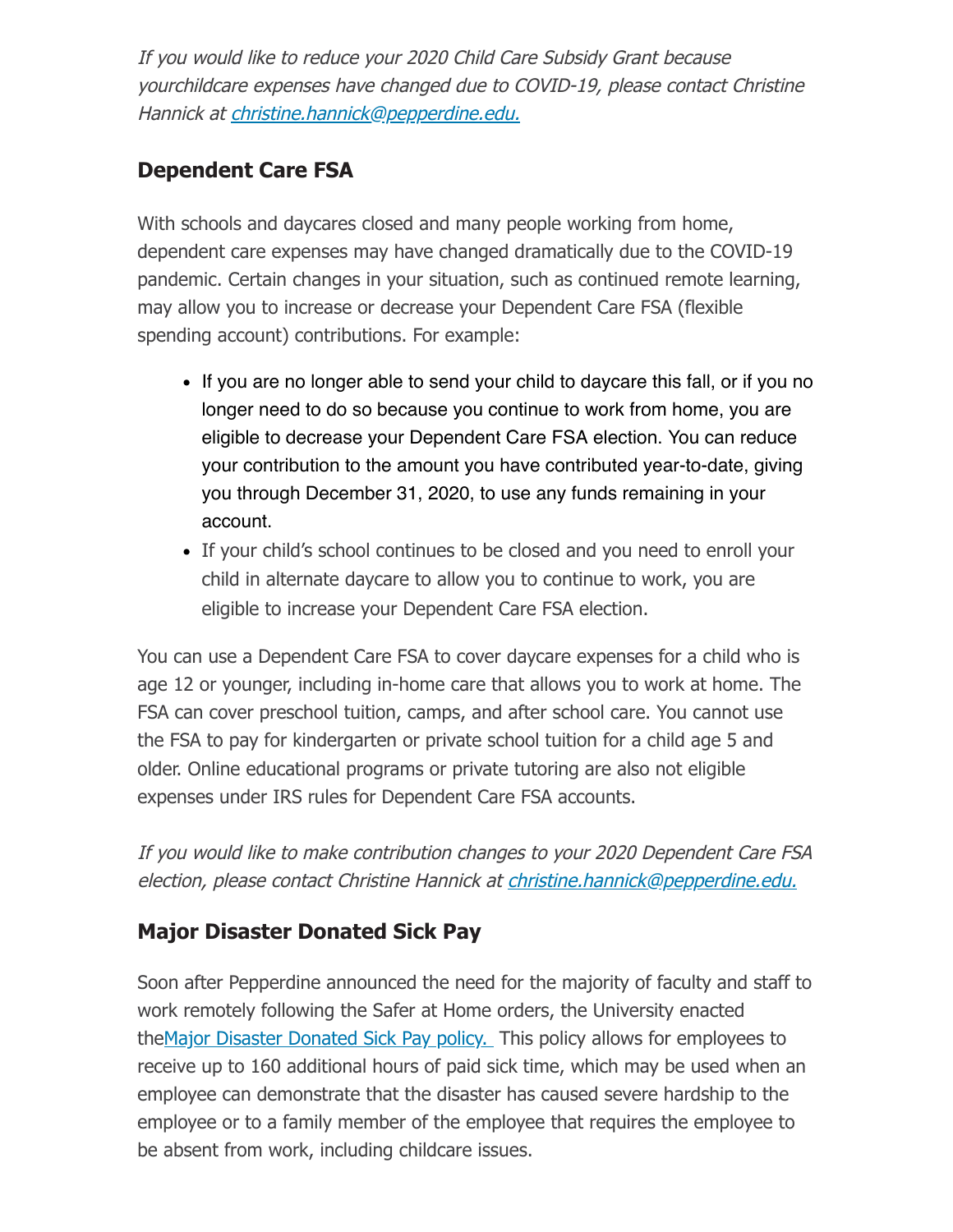Please complete a form to either donate sick time or to request donated sick timeon the Human Resources website.

## **COVID-19 Child Care Leave**

Recognizing the disruption of closed schools and daycare, the University created COVID-19 Leaves for faculty and staff, including a Child Care Leave for those who are unable to work remotely and must care for children at home. You may be eligible to apply for Unemployment Insurance while on a COVID-19 Child Care Leave, as well as choose to use accrued sick pay, donated sick pay, or vacation pay for all or part of the leave.

Please apply for the appropriate faculty or staff COVID-19 Child Care Leave on the Human Resources website.

#### **Monitoring Local Schools/Programs**

While Human Resources does not endorse local schools/programs, we do monitor available programs in the Malibu area.

Please view a list of local care centers on the Human Resources website.

#### **Employee Assistance Program**

The University acknowledges the emotional and financial impact COVID-19 might have on those in our community. The Health Advocate EAP+Work/Life program is a core benefit available to all participating employees through their benefit package. Work/Life specialists are available to help you locate the right support service, from childcare and eldercare to financial and legal help. Their targeted child care services currently include:

- one-on-one consultations with the Work/Life Team to help any parent/member with their specific needs and to direct members to the right resources;
- access to a well-rounded parents guide on care.com;
- links to a number of fun, free, and educational websites to share with children; and
- a number of webinars and other resources on their COVID-19 webpage.

Visit myhealthadvocate.pepperdine.edu or call 866.799.2728 for assistance.